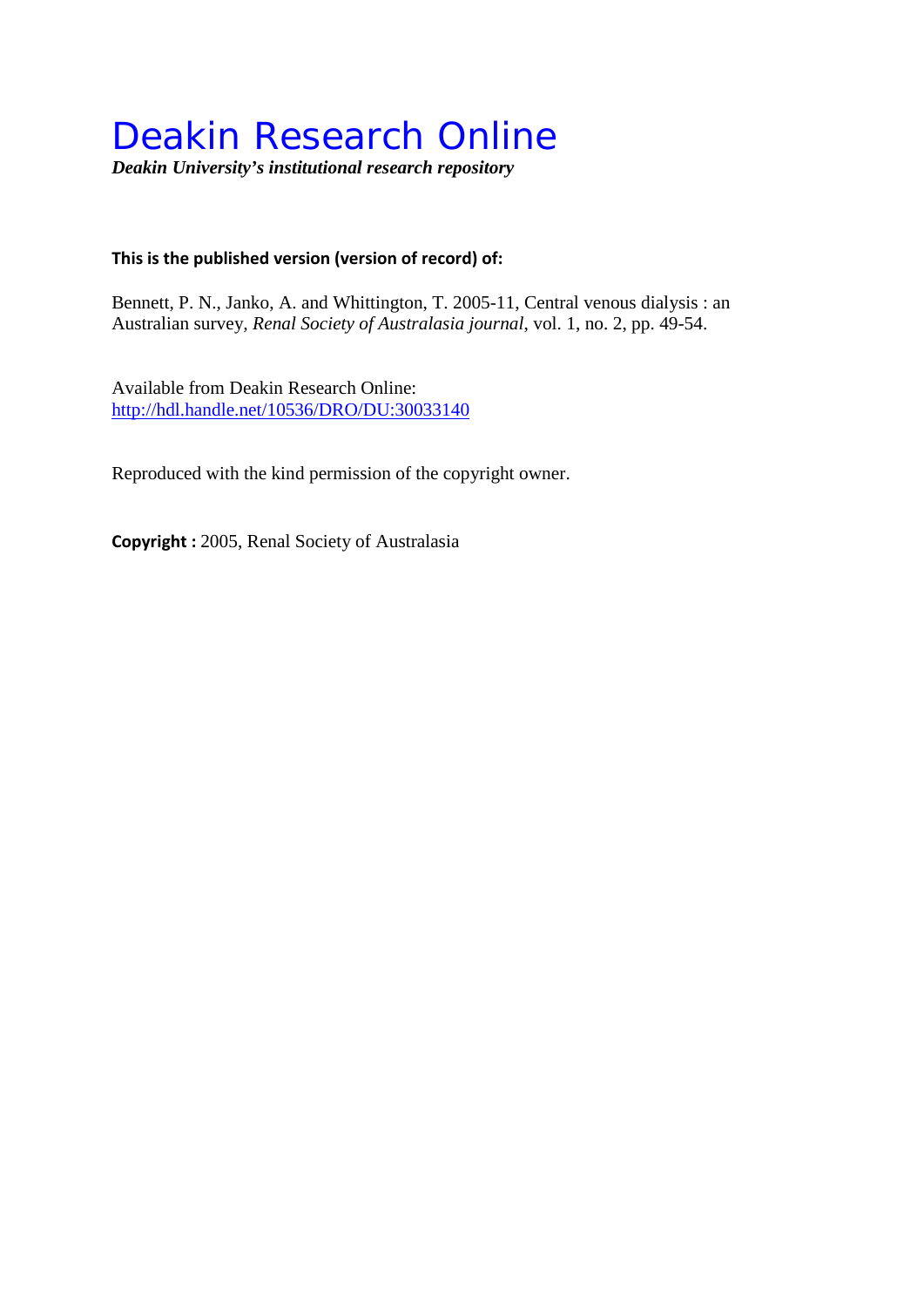### Central Venous Dialysis Catheter Care: An Australian Survey

**Bennett, PN., Janko, A. & Whittington, T.** (2005). Central Venous Dialysis Catheter Care: An Australian Survey. *Ren Soc Aust J* 1(2) 50–57

*Submitted September 2005. Accepted November 2005.*

#### **Abstract**

**Aim**: To explore the current central venous dialysis catheter (CVDC) nursing care practices in Australia. **Method**: A survey of dialysis units in Australia. **Results**: 66% return rate (48/73) Internal jugular is the main insertion site (75%) and the majority are tunneled (85%). Insertion was performed most commonly by radiologists (34%) followed by intensivists (24%) with one center reporting insertion by nursing staff. CVDCs were most commonly inserted in radiology (54%), followed by theatre (33%). Dressings were attended weekly (55%) or on dialysis days (45%). Chlorhexidine was the antiseptic solution of choice (54%) followed by povidine-iodine (37%). In 21% of centres Mupirocin was routinely applied in addition to the antiseptic solution. Transparent dressings were overwhelmingly favoured however most centres recommended alternatives related to patient need. 21% of units reported enrolled nurses undertaking dressings. All units reported the use of sterile gloves and sterile dressing packs. 10% reported different routine care for tunneled and non-tunneled. 40% of the units collected data on infection rates per catheter days. General opinion (39%) was identified as the reason to base CVDC protocols while descriptive studies (25%), RCTs (23%) and guidelines (18%) were also reported. **Conclusion**: There are significant variations in the Australian nursing practice related to the care of CVDCs. Although there is still practice based on general opinion there is evidence that changes in practice in the past 8 years may be associated with knowledge derived from research.

#### **Introduction**

In Australia 10% of all patients requiring haemodialysis dialyse via central venous dialysis catheters (CVDCs). In addition, 58% of all haemodialysis patients dialyze via a CVDC on their first dialysis treatment (ANZDATA, 2005). In Australia, patients with a CVDC at the commencement of dialysis have a two to threefold increase in the risk of death

compared with the arterio-venous fistula (Polkinghorne, McDonald, Atkins, & Kerr, 2004) and the most prominent and serious complication with CVDCs is infection (Schwab & Beathard, 1999).

CVDC infection can be classified as exit. site infection, tunneled infection and catheter-related bacteraemia (Schwab & Beathard, 1999). Nursing staff play an essential role to prevent these infectious

#### **Key Words**

haemodialysis, central venous dialysis catheter, nursing, infection

complications. Following the insertion of the CVDC it is the nurse who practices connection/disconnection procedures and insertion site dressing procedures. A survey of Australian haemodialysis access practices, undertaken in by Bolch (1998), confirmed that variations in care exist among dialysis centres in Australia. This was consistent with US nursing literature (Thomas-Hawkins, 1996). The authors were concerned with the variation of practice and the potential that units were not using the latest evidence in practice. Thus, the aim of this study was to identify current CVDC nursing care practices in Australia in 2005 and identify the basis for nursing related decisions in CVDC care.

#### **Methods**

An initial test pilot survey was sent to 8 random haemodialysis units in Australia. Feedback from this pilot survey was used to design the final questionnaire.

#### **Sample**

The survey was sent to all Australian tertiary haemodialysis units and all haemodialysis units not affiliated with a tertiary unit. The units were sourced from

#### **Authors**

Paul N Bennett, Andrea Janko, Tiffany Whittington

#### **Correspondence to:**

Paul N Bennett, School of Nursing & Midwifery, Flinders University. Email: paul.bennett@flinders.edu.au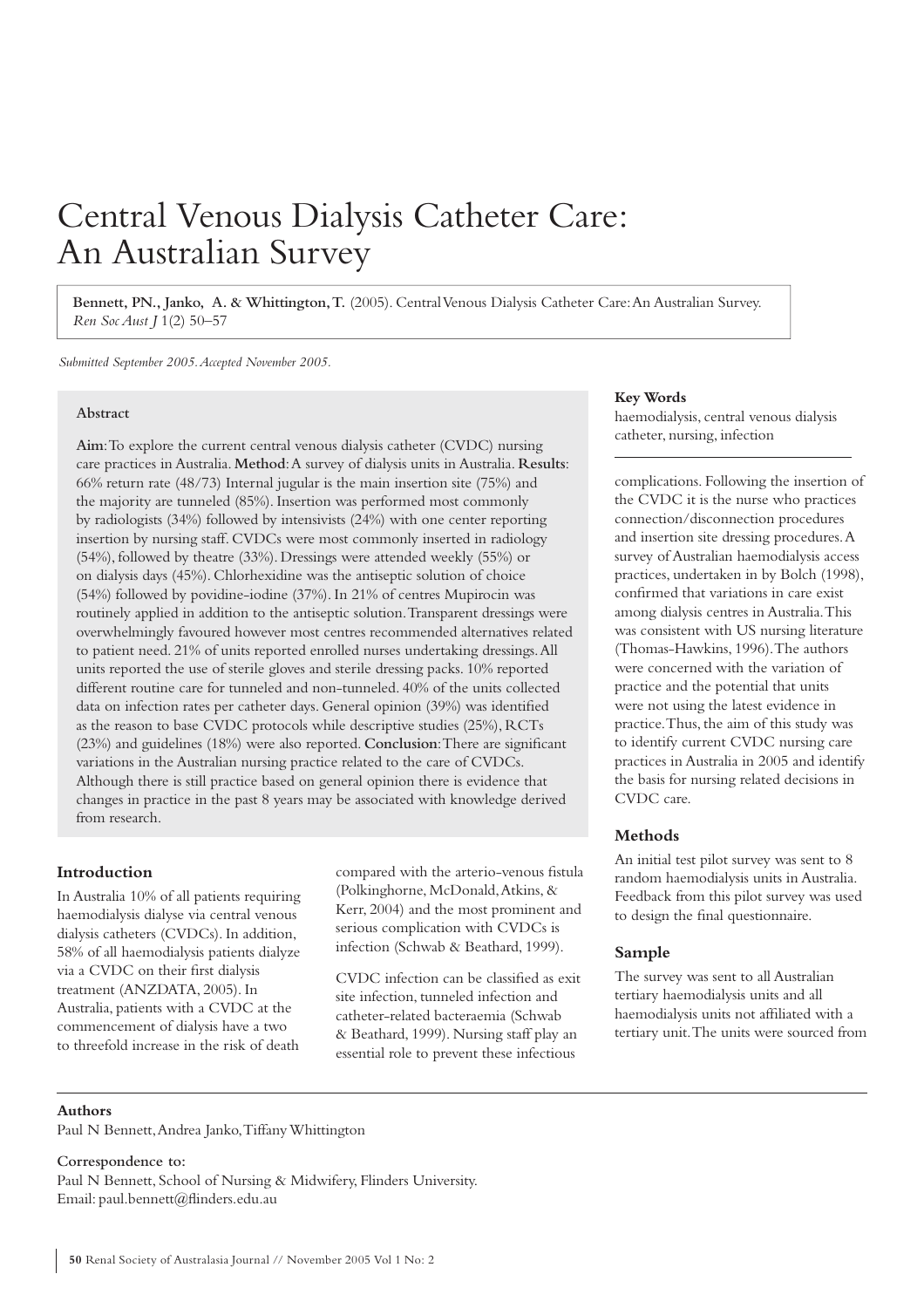the Kidney Health Australia Database of Australian Dialysis Units at March, 2005 (Kidney Health Australia, 2005). The survey, including an introductory letter, was mailed to Nurse Managers (also known as Clinical Nurse Managers, Nurse Unit Managers and Clinical Nurse Consultants). Pre-stamped and addressed return envelopes were provided and the returned surveys were opened by a third party to assure anonymity of data. There were no questions included that would identify the responding units, therefore responses could not be linked to a particular unit. Participants were informed that completing the survey would serve as their consent to participate in the survey.

There were limitations to the sampling in this study. Firstly, the questionnaires were addressed to the Nurse Manager of each dialysis unit. Thus, the authors have made the assumption that the Nurse Manager was in the best position to accurately report the current practice of the dialysis unit. Anonymity assurance was a feature of this survey. We believed that this would increase the accuracy and "truth" of the responses. However, the downside to this was that the reduced potential to clarify unclear responses, exploring responses further and extract further information from the units. The authors acknowledge that to protect anonymity there was limited questioning on the characteristics of the unit. Details relating to unit size, location, patient age, patient numbers, staff characteristics etc. would have potentially identified the unit and decreased anonymity. In addition the issue of anonymity reduced the potential response rate and did not allow for follow up and reminder correspondence.

#### **Data Collection Instrument**

The questionnaire consisted of 18 major questions. Nine sub-questions were added to explore several aspects further. A funnel approach was adopted commencing with broad questions

followed by more specific questions. Closed or forced questions were used as many of the choices were already known as a result of the pilot study and suitable pre-determined response codes had been developed (Bowling, 1997). In addition, the survey included open or follow-up questions for clarification and further detail (Minichiello, Sullivan, Greenwood, & Axford, 1999).

Issues related to face validity or "the extent to which the research tool measures what it is supposed to measure" (Clifford, 1997, p. 35) were addressed through feedback from the pilot study. Results from the pilot study were presented to the participating units who considered the instrument was measuring clinically significant areas in relation to CVDC nursing care.

Following the pilot study the questionnaire was designed to address several aspects relating to CVDC care. The questions addressed the following domains:

- CVDC insertion characteristics
- CVDC nursing care practice
- CVDC infection rate recording
- Basis for procedure and protocol decision making

Information relating to CVDC insertion characteristics were sought. This information consisted of Insertion method, type of catheter (tunneled or non-tunneled), which member of staff was responsible for the insertion and in what part of the hospital the insertions were undertaken.

Information about the nursing policies and procedures relating to frequency, personnel, solutions used, dressing material used, intravenous medication usage, where the dressing was performed, and antibiotic prophylaxis information were sought. Infection rate information was sought in addition to information relating to what basis (RCTs, general

opinion etc.) the units based their policies and procedures on.

#### **Data Analysis**

The data was manually coded and verified by a second independent researcher. Question response frequencies were calculated. In addition, narrative comments were recorded to assist further analysis of the data.

#### **Ethics**

Ethics approval for this survey was received from the originating health service organisation. The health service is a community based hospital with a focus towards primary health care. No financial incentives were provided and no coercion was undertaken. Respondents all participated voluntarily. The research was not financially supported, sponsored or influenced by any external party.

#### **Limitations**

No statistical analysis was performed on the data. This was deemed as appropriate by the authors as the survey responses were to provide a descriptive overview of current CVDC practices and encourage debate and discussion relating to best practice CVDC care in Australia.

The length of the questionnaire has varying effects on response rates. Thus, further information on CVDC care including connection procedures, percentage of CVDCs, infection rate measurement details and unit characteristics was not included as there was a limit on how many questions the respondents would reply to. As Sarantakos suggests "one should include as many questions as necessary and as few as possible" (1998, p. 228).

#### **Results**

Of the 73 questionnaires mailed to Clinical Nurse Managers 48 were returned completed and 2 were returned to sender. This represents a response rate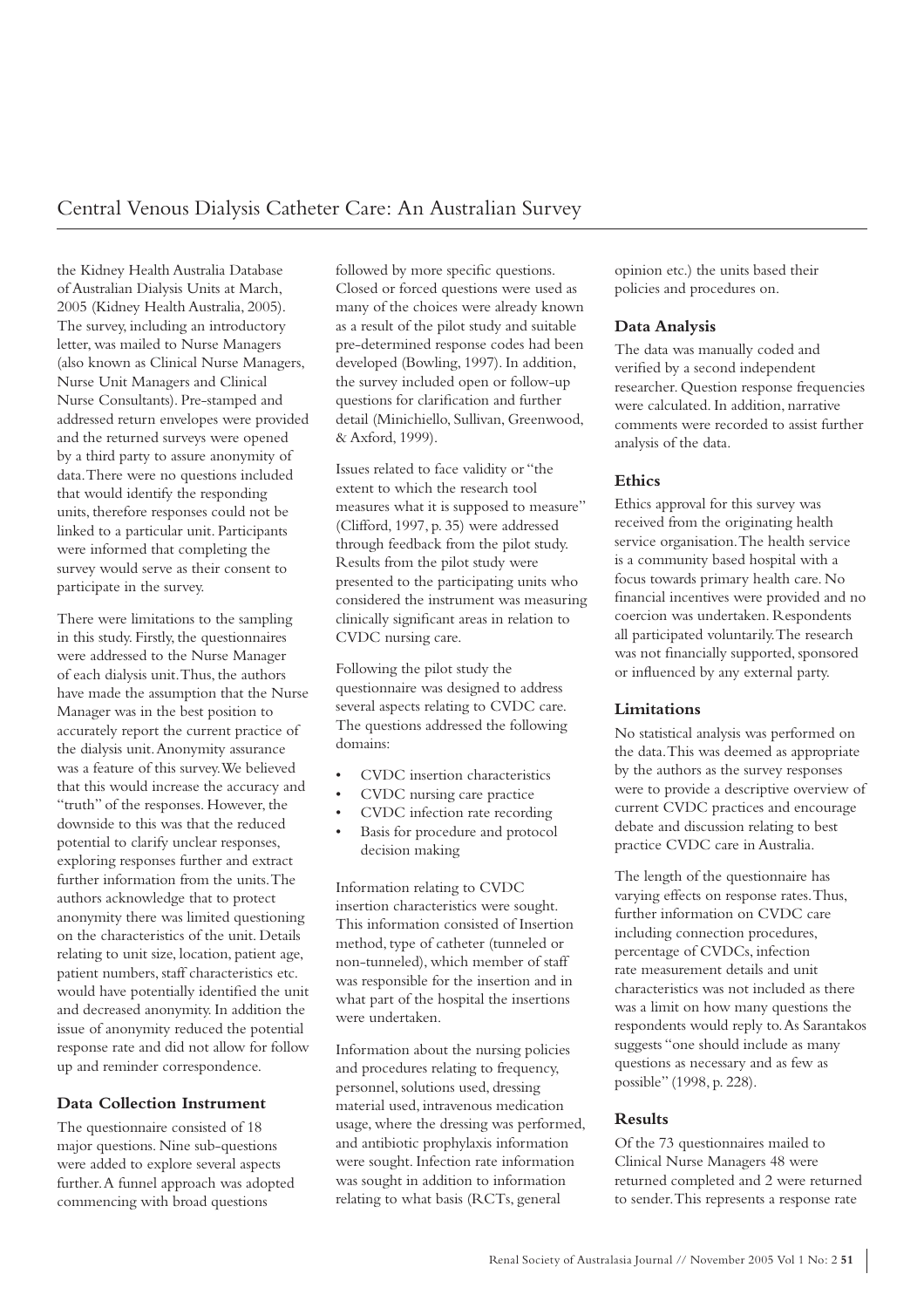of 66% (48/73). This represented 33 tertiary hospitals (69%), 15 satellite units (31%) and 4 home training units (8%). Some units considered themselves both tertiary hospitals and home dialysis units. The results are summarised in Tables 1 to 4.

The majority of units performed CVDC dressings weekly (55%) while 45% of units performed them each dialysis. Units noted that it was dependent on the dressing whether occlusive or non-occlusive, that the dressing may be changed daily if the patient was an inpatient or that it was "changed if soiled". One unit reported that the dressings were performed on dialysis days for the first month and then twice weekly.

The antiseptics solutions applied to the insertion site were chlorhexidine (54%) followed by povidine-iodine (37%). A small amount of units used chlorhexidine and alcohol mix (10%) while 1 unit reported the use of chlorhexidine followed by the application of MedihoneyTM to the insertion site and another was trialing this. One unit reported the use of triclosan 1% in normal saline followed by mupirocin. One unit reported the use of hydrogen peroxide. Twenty one percent applied mupirocin following the antiseptic. Those applying Mupirocin either used chlorhexidine, povidine-iodine or triclosan. Several units reported that they

had recently introduced a chlorhexidine gluconate impregnated dressing called the Biopatch™. One unit reported the use of mupirocin for the first month only whilst another unit specified the use of mupirocin for the first two weeks until the tunnel has "healed". Ten percent of units reported the use of prophylactic antibiotics. The favoured prophylaxis was mupirocin applied to the nasal passages particularly if patients were positive for staphylococcus aureus. Further details of Mupirocin use were not obtained.

#### **Discussion**

CVDC Insertion Practices

Although CVDC insertion practices were not the primary aim of this survey the researchers felt that this information was of interest to Australian nurses. The finding that 75% of respondents reported the internal jugular vein (IJV) as the main site for insertion and that femoral sites being used for temporary use only are consistent with CARI Guideline 16 (CARI, 2000). This is a significant increase from 21% IJV reported in 1998 (Bolch).

CARI recommends that CVDC insertion should be performed by, or under the supervision of experienced personnel, in sterile conditions and under direct vision, either surgical or ultrasound-guided. Our findings confirm that these recommendations are being

followed in Australian haemodialysis units. Of note in our results is the reported insertion of CVDCs by a nurse. We believe that this is the first report in the literature of an Australian nurse inserting CVDCs.

#### **CVDC Nursing Care Practices**

The past 8 years have seen an increase in dialysis centre's preference for tunneled over non-tunneled catheters. The reported increase has been from 25% (Bolch, 1998) to our reported 85% in 2005. However, with the few exceptions the increase in tunneled catheter use has seen little change in the nursing practices of these catheters. Although, several centres report different practices only 10 % of units reported different routine care for tunneled and non-tunneled catheters. Several centres reported that non-tunneled catheter insertion sites were dressed and inspected more frequently than tunneled catheters. One centre reported that after two weeks no dressings were applied to tunneled insertion sites and several centres reported that patients can shower after 6 weeks of insertion of tunneled catheter. Several centres reported the use of gauze 3 months following insertion for tunneled catheters. Unfortunately no further information on outcomes related to these various practices was reported. With the increase in tunneled catheters used for haemodialysis in Australia this is a very exciting area for further nursing research.

| Table 1. CVDC Insertion Characteristics. (* More than one response accepted) |  |  |
|------------------------------------------------------------------------------|--|--|
|------------------------------------------------------------------------------|--|--|

| Insertion<br><b>Site</b>   | Internal jugular<br>75% (36) |  | Subclavian<br>$23\%(11)$   |                                | No Response<br>$2\%$ (1) |                     |            |            |           |                          |                           |
|----------------------------|------------------------------|--|----------------------------|--------------------------------|--------------------------|---------------------|------------|------------|-----------|--------------------------|---------------------------|
| <b>Tunneling Practice</b>  | Tunneled<br>85% (41)         |  | Non-Tunneled<br>$13\%$ (6) |                                | Equal<br>$2\%$ (1)       |                     |            |            |           |                          |                           |
| Medications inserted       | Yes<br>$30\%$ (14)           |  |                            | N <sub>o</sub><br>70% (34)     |                          |                     |            |            |           |                          |                           |
| <b>CVDC</b><br>Inserters*  | Radiologist<br>$34\% (24)$   |  | Intensivist<br>24% (17)    | Renal Registrar<br>$21\%$ (15) |                          | Surgeon<br>15% (11) |            |            | $6\%$ (4) | Nephrologist             | <b>Nurse</b><br>$2\%$ (1) |
| Place of Insertion $\star$ | Radiology<br>54% (26)        |  | Theatre<br>33% (16)        |                                | ICU<br>18% (9)           |                     | $10\%$ (5) | Ward Tx Rm |           | Dialysis Rm<br>$8\%$ (4) |                           |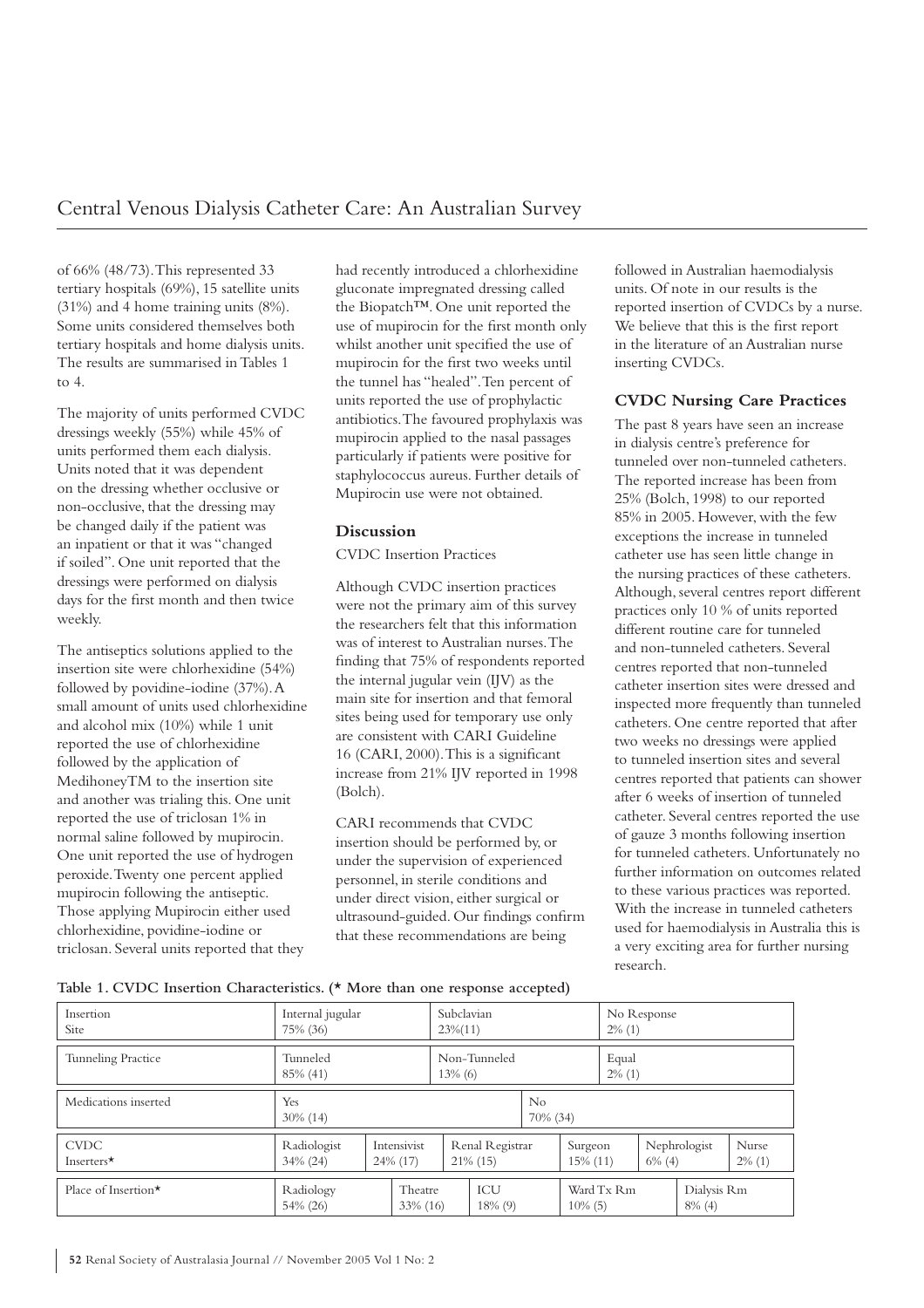# takecontrol

## Introducing Baxter's new range of patient educational resources



#### For more information call your Baxter Renal Sales Specialist:

| Sydney           | $(02)$ 8845 1500 |  |
|------------------|------------------|--|
| <b>Melbourne</b> | $(03)$ 9389 3000 |  |
| Perth            | $(08)$ 9455 7088 |  |

Brisbane (07) 3272 7300 Adelaide (08) 8347 3773 Auckland (09) 574 2400

Baxter Healthcare Pty Ltd 1 Baxter Drive, Old Toongabbie, NSW 2146, AUSTRALIA Baxter Healthcare Ltd 33 Vestey Drive, Mt Wellington, Auckland, NEW ZEALAND

> www.baxterhealthcare.com.au www.renalinfo.com

> > Baxter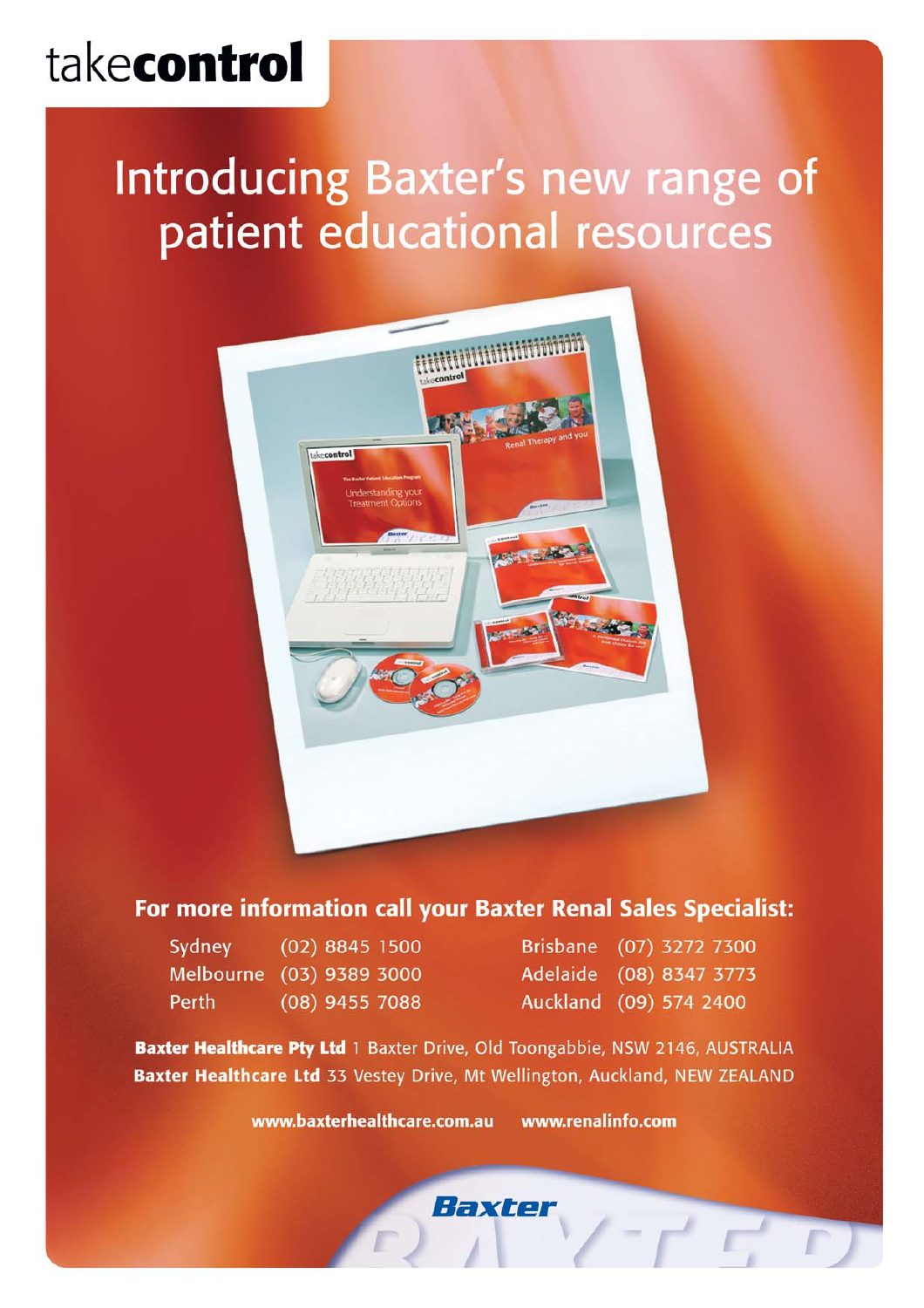| Frequency*                                                                | Weekly<br>56% (27)                    |                        | Dialysis Days<br>46% (21)                           |                | Other<br>23% (11)                       |                         |
|---------------------------------------------------------------------------|---------------------------------------|------------------------|-----------------------------------------------------|----------------|-----------------------------------------|-------------------------|
| Antiseptic<br>Solution*                                                   | Chlorhex<br>54% (26)                  | Pov/Iodine<br>37% (18) | Chlor/Alc<br>Mupirocin<br>$21\%$ (10)<br>$10\%$ (5) |                | Medihoney<br>$4\%$ (2)                  | Triclosan<br>$2\%$ (1)  |
| Dressing<br>$Type*$                                                       | OpSite<br>50% (24)                    | Tegaderm<br>31% (15)   | Not Stated<br>19% (9)                               |                | Other<br>21% (10)                       |                         |
| $Who*$                                                                    | <b>Registered Nurses</b><br>100% (48) |                        | <b>Enrolled Nurses</b><br>21% (10)                  |                | Other<br>8 (17%)                        | RN Only<br>79% (38)     |
| When                                                                      | Pre-Dialysis<br>65% (31)              |                        | Post Dialysis<br>19% (19)                           |                | Intradialytically/Anytime<br>$16\%$ (8) |                         |
| Where                                                                     | Dialysis Room<br>94% (45)             |                        | Ward Tx Room<br>$4\%$ (2)                           |                | Other<br>$2\%$ (1)                      |                         |
| What*                                                                     | Sterile Packs<br>100% (48)            |                        | Sterile Gloves<br>Mask<br>100% (48)<br>$11\%$ (5)   |                | Gown<br>$0\%$ (0)                       | Sterile Drape<br>35(17) |
| Do you have different practices for<br>Tunnelled and Non-tunnelled CVDCs? |                                       | Yes<br>$11\%$ (5)      |                                                     | No<br>89% (43) |                                         |                         |
| Cover Patient's<br>Face*                                                  | No Mask<br>98% (47)                   |                        | Sterile Drape<br>$8\%$ (4)                          |                | Turn Away<br>$7\%$ (3)                  | Mask<br>$2\%$ (1)       |

**Table 2. CVDC Nursing Practice (\* More than one response accepted)**

Australian clinical practice guidelines (CARI) are restricted by the lack of reported strong evidence. They list practice tips for central line catheter care but this is in the absence of Level 1 evidence. The guidelines recommend the catheter should be covered by a dressing however the optimum dressing and frequency of change are undefined. In addition, the catheter should be inspected for signs of infection and dressing performed at each dialysis treatment. A meta analysis of a number of small studies suggested that there was no evidence of any difference in the incidence of infection between gauze and tape dressings and transparent polyurethane dressings for central venous catheters (Gillies et al., 2003). Conclusions by the authors indicated that the type of dressing could therefore be based on patient preference. There was no distinction made between tunneled or non-tunneled catheters in any of the included studies and so the application of this meta analysis may need to be used with caution when applying it specifically to tunneled haemodialysis catheters. In Gillies' meta analysis of the six included studies only 2 compared Opsite IV3000 TM with gauze and tape, with two comparing Opsite TM with Opsite IV 3000 TM and one with gauze

and tape and Tegaderm TM and one with Tegaderm TM and Opsite TM (Gillies et al., 2003). In addition transparent dressings such as Opsite IV3000 TM that increase the rate of evaporation of fluid from the site compared with other transparent dressings may decrease risk of infection. (Gillies et al., 2003) Therefore, the type of transparent dressing used may influence infection outcomes. It could therefore be argued that the type of catheter dressing will be influenced by patient cohort and dressing type should be based on unit infection rates, need for catheter security and patient tolerance to dressing material. This is reflected in the current use of transparent dressings of Opsite IV3000 TM and Tegaderm TM in Australia. Our results found the antiseptic solution of choice applied to the insertion site was chlorhexidine (54%) followed by povidine-iodine (37%). The authors wish to acknowledge that the strength of chlorhexidine solution was not considered in the survey. This can be viewed as a weakness in this study.

There has been an increase in the use of chlorhexidine and a decrease in the use of povidine-iodine in the past 8 years when compared to a previous survey (Bolch, 1998). The issue of alcohol degrading the catheters was a concern and the emergence of nonalcohol based chlorhexidine has possibly contributed to its increased use. A systematic review of chlorhexidine gluconate vs. povidine-iodine relating to catheter related bloodstream infection outcome favoured chlorhexidine gluconate (Chaiyakunapruk, Veenstra, Lipsky, & Saint, 2002). However, to relate this review to tunneled haemodialysis catheters requires caution. Reports of catheter degradation have resulted in some catheter manufacturers warning against the use glycol ointments over catheter sites due to the potential for catheter degradation (Bolch, 1998; KDOQI, 2000).

There is clear evidence based on randomised controlled trials (RCTs) that the use of mupirocin at the catheter exit sit does reduce the risk of catheter related infections (CARI, 2000). KDOQI recommends the use of mupirocin ointment after catheter placement and at the end of each dialysis session (KDOQI, 2000). Twenty one percent of units applied mupirocin following cleaning of the site. Several units reported that they had recently introduced a chlorhexidine gluconate impregnated dressing (Biopatch™). Several welldesigned RCTs have demonstrated the effectiveness of mupirocin on catheter colonisation, exit site infection and bacteraemia in haemodialysis patients. One study concluded thrice weekly use of mupirocin in this catheter type resulted in a marked reduction in line related sepsis and improved catheter survival (D Johnson et al., 2002). Further work by this Australian group has suggested the potential for MedihoneyTM for the prevention of catheter related infections (Johnson et al., 2005). Although the authors acknowledge that this study was not adequately powered to assess therapeutic equivalence they concluded that the application of standardized antibacterial honey thrice weekly was safe, cheap, and effective and resulted in comparable rates of catheter-associated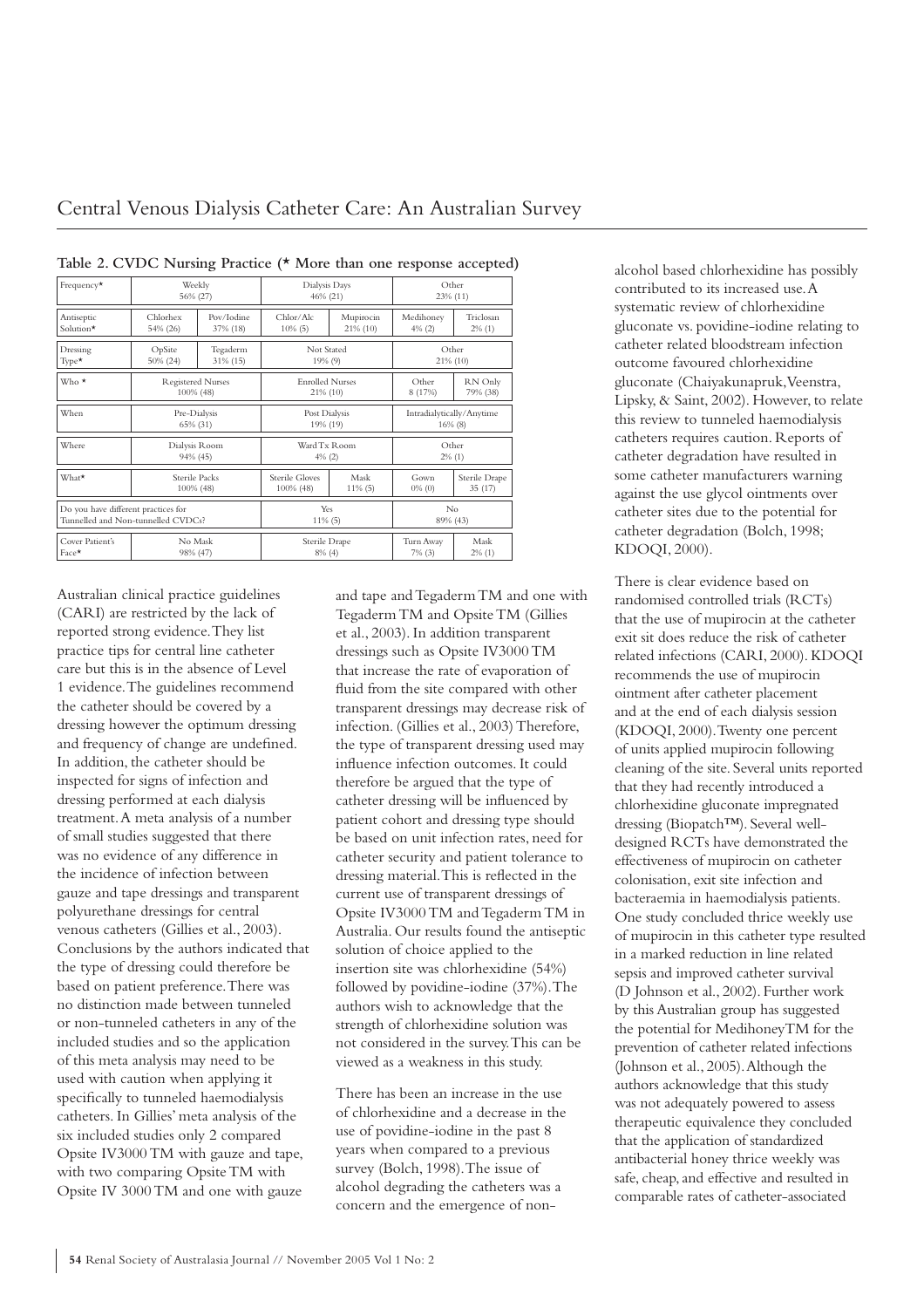infection to mupirocin. The application of MedihoneyTM is an exciting option in our current environment of antibiotic resistance and an area for further research.

Although not specifically addressed in CARI guidelines KDOQI recommend the patient and staff wear a mask or face shield for the dialysis staff for all catheter dressing changes. Although all units reported the use of sterile gloves and sterile dressing packs to perform the CVDC dressing, only 10% reported the use of surgical masks by nurses and only 2% (one unit) reported patients wearing a mask during the dressing. Several units reported that patients are asked to turn their heads away during the dressing procedure. This is an area that the authors feel requires more research given the increased use of tunneled CVDCs.

The United States KDOQI guidelines (KDOQI, 2000) recommend dressing changes and catheter manipulation be performed by trained dialysis staff (evidence/opinion). Our findings show 79% of units reported that only Registered Nurses (RNs) perform CVDC dressings. 2 (2/48) units added that only "Renal Trained" RNs performed dressings. However, the definition of "renal trained" was not required and not specified and could be variously defined as external, tertiary renal/nephrology qualifications or local in-house training/education courses.

It was not within the scope of this survey to report the clinically significant results of interventions, policies and procedures related to CVDC care. However, the

authors felt it important to report policies that may be significant to clinicians. These included the use of antibiotic catheter locks, luer access connection systems, weekly blood cultures and the use of "sandwich" dressings.

#### **CVDC Infection Rate Recording**

Although the treatment of exit site infection, tunnel infection and catheter related bacteraemia may vary the prevention of all three is related to the nursing care provided. Thus, it was encouraging to report that 40% of units reported collecting infection rate data (given that 31% of surveyed centres described themselves as satellite units). These centres specifically reported collecting and analyzing central line infection rates by 100 or 1000 catheter days.

CARI recommend that in the absence of clear evidence relating to the nursing care of haemodialysis CVDC infection rates should be recorded and audited (CARI, 2000). Although there are no mandated reporting mechanisms for recording of haemodialysis central line infection rates in Australian dialysis units the major Australian accreditation body, the Australian Council on Healthcare Standards (ACHS) introduced haemodialysis associated blood stream infection clinical indicators in 2004 as part of their infection control indicators. These indicators are stratified by access type and include haemodialysis centrally inserted non-cuffed and cuffed dialysis line associated blood stream infection rate (Australian Council on Healthcare Standards, 2004). The denominator used may be expressed per 100 patient months or 1000 catheter days. 1000 catheter days has been utilized predominantly due to the relatively short length of time a CVDC is in place compared to a native access. KDOQI guidelines recommend target tunneled cuffed catheter systemic infection rates less than 10% at 3 months and less than 50% at 1 year. Irrespective of how units choose to express infection rates it is important that surveillance techniques are established and implemented to validate unit outcomes and provide a system for continuous quality improvement.

#### **Basis For Procedure and Protocol Decision Making**

Nurses frequently lament the lack of evidence to support nursing practice. CVDC care is no exception. Although there are limited studies to base practice on it was encouraging that units reported clinical decision making based on RCTs (23%) and guidelines (18%). Two examples of these have been reported in this study. Firstly, the increase use of chlorhexidine over povidine-iodine as the antiseptic solution of choice. This trend may have been associated with the literature summarized in a meta-analysis that supports the use of chlorhexidine (Chaiyakunapruk, Veenstra, Lipsky, & Saint, 2002). Secondly, the increase in infection rate data collection from 20% to 40% may have an association with the recommendations of CARI and KDOQI guidelines. From the units (n=14) who reported changing their protocol as a result of infection rates only 2 units specified the change. These were changes from a sandwich to a flat dressing design and from Opsite 3000TM to

Table 3. Infection Rates

| Do you collect CVDC infection<br>rate data? | Yes<br>$40\%$ (19) | No.<br>38\% (18) |                   | No response<br>$22\%$ (11) |  |
|---------------------------------------------|--------------------|------------------|-------------------|----------------------------|--|
| What measurements do you use?               | 1000 Catheter days |                  | 100 Catheter days |                            |  |
|                                             | 52% (10/19)        |                  |                   | 48% (9/19)                 |  |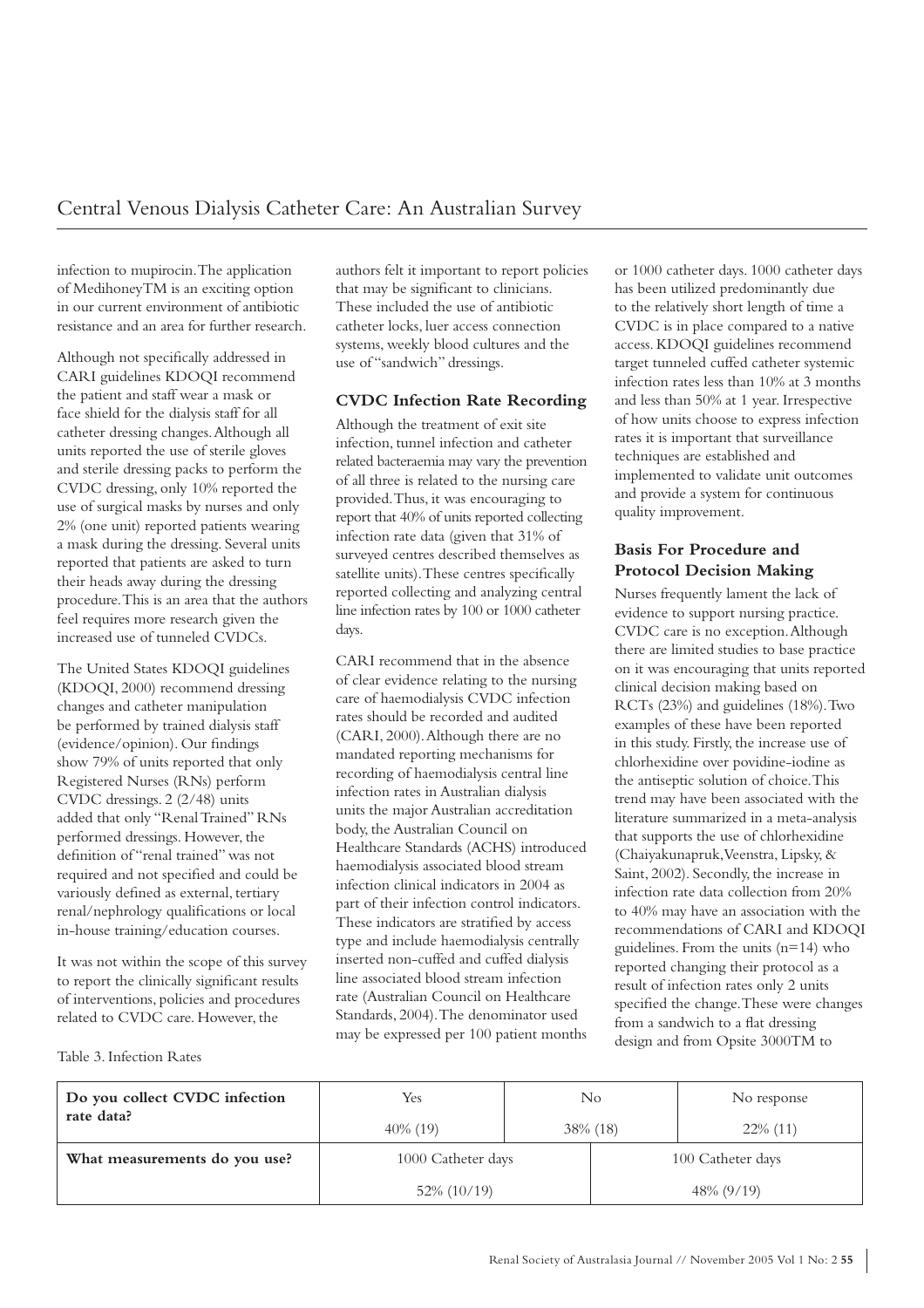







**High Performance Dialysis Catheters** 

# **TekMed Premium Dialysis Products**

## **From Around the World**





**Vascular Access Patency Dialysis Adequacy Cardiac Function** 





ComfortLine therapy chair. A class of its own. Now with excercise bike.

T. +61 3 9497 5626 F. +61 3 9497 5378 E. info@tekmed.com.au www.tekmed.com.au